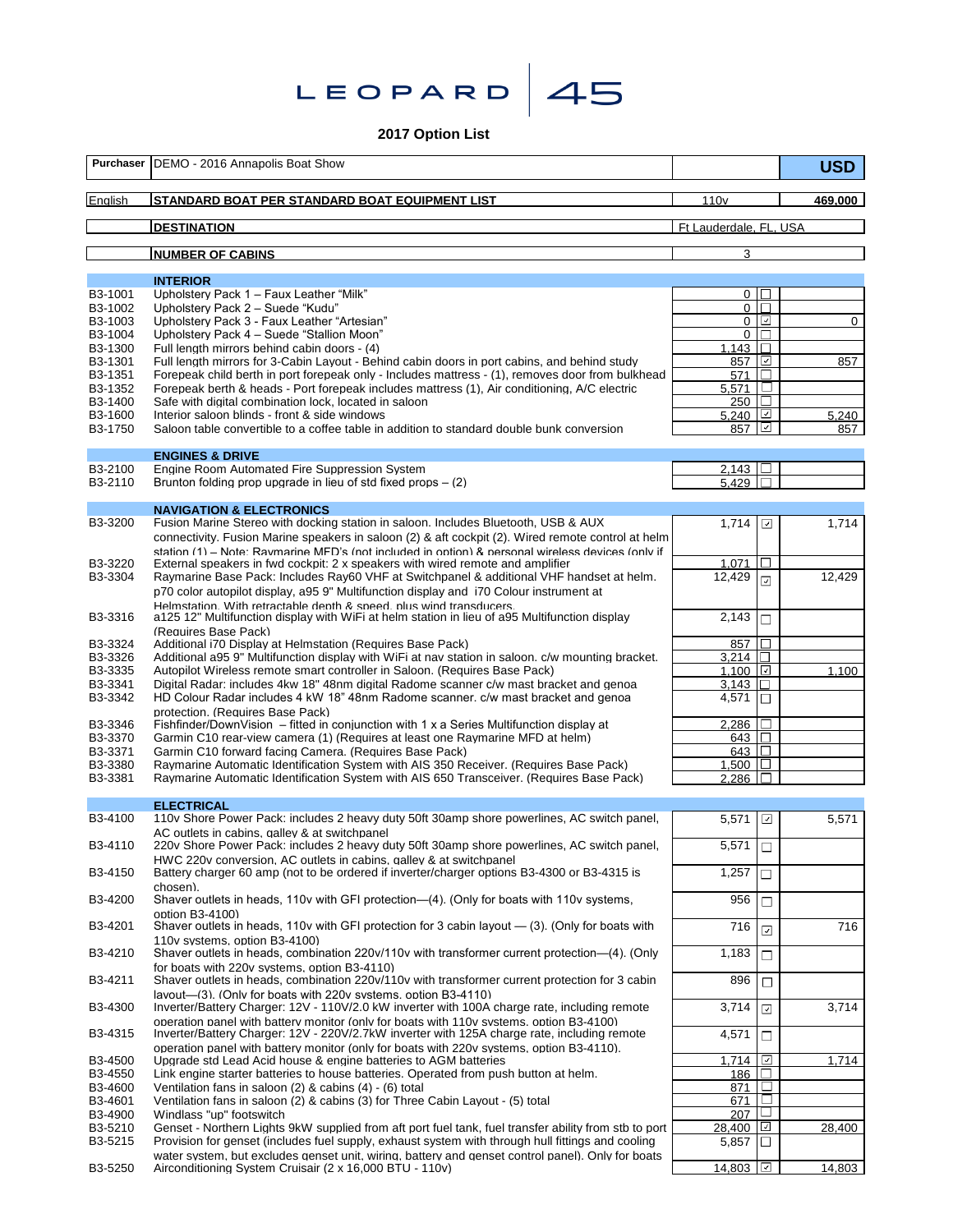| B3-5255<br>Airconditioning System Cruisair (2 x 16.000 BTU - 220y) | 14.803 |  |  |  |
|--------------------------------------------------------------------|--------|--|--|--|
|--------------------------------------------------------------------|--------|--|--|--|

- B3-5260 Provision for Air-conditioning System (2 x 16 000 BTU 110V) Includes ducting, air vents and cooling water system with through hull fittings, but excludes aircon units and controls B3-5265 Provision for Air-conditioning System (2 x 16 000 BTU - 220V) - Includes ducting, air vents and
- cooling water system, but excludes aircon units and controls.<br>B3-5670 Provision for TV in Saloon Swing Bracket & AC Outlet 414 414 414 414 414 414 414 414
- 
- B3-5680 Provision for TV/DVD in owner's cabin (3-cabin layout only) swing bracket and AC outlet Fuller 414
- B3-5700 Solar panels 100w each fitted to hard top (2)  $3,429$
- B3-5710 Solar panels 100w each fitted to hard top (4) B3-5800 Underwater Lights 2 x Blue mounted in stern

**PLUMBING**

Underwater Lights - 2 x Blue mounted in stern

| 14,803 |    |                       |
|--------|----|-----------------------|
| 6,143  | П  |                       |
| 6,143  | ⊓  |                       |
| 414    | ∣√ | 414                   |
| 414    |    |                       |
| 3,429  |    |                       |
| 6,714  | J  |                       |
| 3,571  |    | $\frac{6,714}{3,571}$ |
|        |    |                       |

| B3-6151 | Electric flushing toilets: Jabsco quiet flush (seawater option) in lieu of standard toilet for Three<br>Cabin Layout - (1) only for Owner's Head                                        | 866                   | □                        |        |
|---------|-----------------------------------------------------------------------------------------------------------------------------------------------------------------------------------------|-----------------------|--------------------------|--------|
| B3-6153 | Electric flushing toilets: Jabsco quiet flush (seawater option) in lieu of standard toilets for 3-Cabin<br>Layout $-$ (3)                                                               | 2,597                 | $\overline{\checkmark}$  | 2,597  |
| B3-6154 | Electric flushing toilets: Jabsco quiet flush (seawater option) in lieu of standard toilets - (4)                                                                                       | 3.451                 | $\Box$                   |        |
| B3-6300 | Extra water tank 220 lt/58 $USg - (1)$                                                                                                                                                  | 1,097                 | $\Box$                   |        |
| B3-6500 | Watermaker: Spectra Newport 400 (12 volt), 63 ltr/17 USgal per hr; incl MPC-3000 controller                                                                                             | 21,071                | $\Box$                   |        |
| B3-6510 | Watermaker: Spectra Newport 400 (12 volt), 63 ltr/17 USgal per hr; incl MPC-3000 controller                                                                                             | 23,777                | $\Box$                   |        |
|         | system plus optional Z-ION protection water treatment system                                                                                                                            |                       |                          |        |
| B3-6550 | Watermaker: Sea Recovery 117 Itr/31 Usgal per hr, 110v (Only for boats with 110v systems,<br>option B3-4100)                                                                            | 17,857                | O                        |        |
| B3-6560 | Watermaker: Sea Recovery 117 ltr/31 Usgal per hr, 220v (Only for boats with 220v systems,                                                                                               | 17,857                | $\Box$                   |        |
| B3-6600 | Washer / dryer (110V) installed in owner's head – 3-cabin layout only                                                                                                                   | 2.856                 | $\Box$                   |        |
| B3-6610 | Washer / dryer (220V) installed in owner's head – 3-cabin layout only                                                                                                                   | 2,856                 |                          |        |
| B3-6800 | Deck wash fitting & pump - dual fresh/salt water system                                                                                                                                 | 866 $\Box$            |                          |        |
| B3-6850 | Stern shower: Hot/cold water in lieu of cold only                                                                                                                                       | 263                   | ⊡                        | 263    |
|         | <b>HEATING, REFRIGERATION &amp; GAS</b>                                                                                                                                                 |                       |                          |        |
| B3-7100 | LPG gas outlet on stern rail for optional BBQ                                                                                                                                           | 497                   | ⊡                        | 497    |
| B3-7710 | Refrigerator in aft cockpit 12v - in lieu of cockpit storage locker - (not to be ordered with options                                                                                   | 1,714                 |                          | 1,714  |
|         | B3-7750, B3-7751 or B3-7754)                                                                                                                                                            |                       | ⊡                        |        |
| B3-7750 | Icemaker installed aft cockpit (110V) - in lieu of cockpit storage locker - (Only for boats with 110v                                                                                   | 2,429                 | $\Box$                   |        |
|         | systems, option B3-4100, not to be ordered with options B3-7710 or B3-7754)                                                                                                             |                       |                          |        |
| B3-7751 | Icemaker installed in aft cockpit (220V) - in lieu of cockpit storage locker - (Only for boats with<br>220v systems, option B3-4110, not to be ordered with options B3-7710 or B3-7754) | 2,429                 | $\Box$                   |        |
| B3-7754 | 12V Icemaker installed in aft cockpit - in lieu of cockpit storage locker - (not to be ordered with                                                                                     | 1,714                 | $\Box$                   |        |
|         | options B3-7710, B3-7750 or B3-7751)                                                                                                                                                    |                       |                          |        |
|         | <b>DECK &amp; HULL</b>                                                                                                                                                                  |                       |                          |        |
| B3-8001 | Exterior - Pack1 - "Standard" (Cadet Grey + Black Antifouling)                                                                                                                          |                       | 0 <sup>1</sup>           |        |
| B3-8002 | Exterior - Pack2 - "Captain Navy" (Navy Blue + Blue Antifouling)                                                                                                                        |                       | $0$ $\boxed{2}$          | 0      |
| B3-8003 | Exterior - Pack3 - "Linen" (Linen Beige + Blue Antifouling)                                                                                                                             |                       | $\overline{0}$           |        |
| B3-8004 | Exterior - Pack4 - "Cadet" (Cadet Grey + Blue Antifouling)                                                                                                                              |                       | $\overline{0}$           |        |
| B3-8005 | Exterior - Pack5 - "Aqua" (Aqua Marine + Blue Antifouling)                                                                                                                              |                       | 0 <sup>1</sup>           |        |
| B3-8115 | Removable helmseat spray dodger                                                                                                                                                         | 457                   | □                        |        |
| B3-8120 | Aft cockpit side & back shade curtains only - as per exterior pack choice                                                                                                               | $2,000$ $\Box$        |                          |        |
| B3-8150 | Coach roof side window removable shade covers                                                                                                                                           | 786 l                 | $\overline{\phantom{a}}$ | 786    |
| B3-8300 | Aft Cockpit Cushions. Includes white helm seat cushion                                                                                                                                  | 2,286                 |                          | 2,286  |
| B3-8305 | <b>Fwd Cockpit Cushions</b>                                                                                                                                                             | 857                   | $\overline{ }$           | 857    |
| B3-8310 | Helm seat cushion - white (not to be ordered with aft cockpit cushions option B3-8300)                                                                                                  | 429 $\Box$            |                          |        |
| B3-8500 | Leather covered steering wheel                                                                                                                                                          | 343                   | $\Box$                   |        |
| B3-8600 | Custom S/S davit system with tackle c/w electric winch                                                                                                                                  | 4,640                 | ☑                        | 4,640  |
| B3-8900 | Composite teak decking: aft cockpit, fwd cockpit, helm platform, transom steps.                                                                                                         | 11,429 $\boxed{\Box}$ |                          | 11,429 |
|         |                                                                                                                                                                                         |                       |                          |        |
|         | <b>SAILS &amp; RIGGING</b>                                                                                                                                                              |                       |                          |        |
| B3-9100 | Asymetric spinnaker running rigging                                                                                                                                                     | 866                   | П                        |        |
| B3-9300 | Standard 1.5oz Asymetric spinnaker - as per exterior pack choice                                                                                                                        | 3,857 I⊔              |                          |        |
| B3-9400 | Boom Cover (stackpack) - as per exterior pack choice                                                                                                                                    | 1.571                 | ☑                        | 1,571  |
| B3-9500 | Bowsprit c/w roller furler & Gennaker                                                                                                                                                   | 10,286                | ☑                        | 10,286 |
| B3-9700 | Square Top mainsail in lieu of std main                                                                                                                                                 | 643                   | ☑                        | 643    |
|         | <b>GENERAL EQUIPMENT</b>                                                                                                                                                                |                       |                          |        |
| B3-9903 | 55lb (25kg) Delta anchor c/w 165ft (50m) chain                                                                                                                                          | 1,500                 | ☑                        | 1,500  |
| B3-9905 | 55lb (25kg) Stainless steel DTX anchor c/w 165ft (50m) galvanised chain                                                                                                                 | 2,129                 | □                        |        |
| B3-9911 | 35lb (16kg) Britany anchor c/w 26ft (8m) chain & 200ft (61m) warp                                                                                                                       | 981                   | ⊡                        | 981    |
| B3-9914 | 230ft (70m) anchor chain in lieu of 165ft (50m) chain                                                                                                                                   | 417                   | $\Box$                   |        |
| B3-9915 | 330ft (100m) anchor chain in lieu of 165ft (50m) chain                                                                                                                                  | 956                   | □                        |        |
| B3-9918 | Anchor bridle, shackles and hook                                                                                                                                                        | 321                   | ☑                        | 321    |
| B3-9920 | Fenders (6), mooring lines (4, 16mm x 10m), spring lines (2, 16mm x 15m)                                                                                                                | 714                   | ☑                        | 714    |
|         |                                                                                                                                                                                         |                       |                          |        |
|         | <b>COMMISSIONING</b>                                                                                                                                                                    |                       |                          |        |
| B3-9950 | Transport, documentation and commissioning package: includes anti-fouling paint, transport to                                                                                           | 13,143   ⊻            |                          | 13,143 |

| B3-AUS<br>3.786<br>Australian Spec – 220V. Electric toilets option for all heads must be taken (B3-6153 or B3-6154).<br>4.373   ⊡<br>USCG Safety Package including 8 man life raft. U-bolts and tie downs<br>CE Safety Package including 8 man life raft. U-bolts and tie downs<br>5,074 I∟<br>4.107<br>Cape Town hand-over including full detailing, full fuel tanks, and 3 days of dockage in V&A<br>$33.333$ II<br>Water Delivery *<br>8.067<br>Post delivery commissioning<br>36.667<br>   v  <br>Freight Delivery * | טטט טש | ו ועווטטטונ. עטעעוווטווענוטוו עווע טטווווועטוטווווע טעטנענע. וווטועעטט עוונו וטעוווע טעווונ. נוערוטטטונ נט | . סדו. טו | 10,110 |
|--------------------------------------------------------------------------------------------------------------------------------------------------------------------------------------------------------------------------------------------------------------------------------------------------------------------------------------------------------------------------------------------------------------------------------------------------------------------------------------------------------------------------|--------|------------------------------------------------------------------------------------------------------------|-----------|--------|
|                                                                                                                                                                                                                                                                                                                                                                                                                                                                                                                          |        |                                                                                                            |           |        |
|                                                                                                                                                                                                                                                                                                                                                                                                                                                                                                                          |        |                                                                                                            |           | 4.373  |
|                                                                                                                                                                                                                                                                                                                                                                                                                                                                                                                          |        |                                                                                                            |           |        |
|                                                                                                                                                                                                                                                                                                                                                                                                                                                                                                                          |        |                                                                                                            |           |        |
|                                                                                                                                                                                                                                                                                                                                                                                                                                                                                                                          |        |                                                                                                            |           |        |
|                                                                                                                                                                                                                                                                                                                                                                                                                                                                                                                          |        |                                                                                                            |           | 8.067  |
|                                                                                                                                                                                                                                                                                                                                                                                                                                                                                                                          |        |                                                                                                            |           | 36.667 |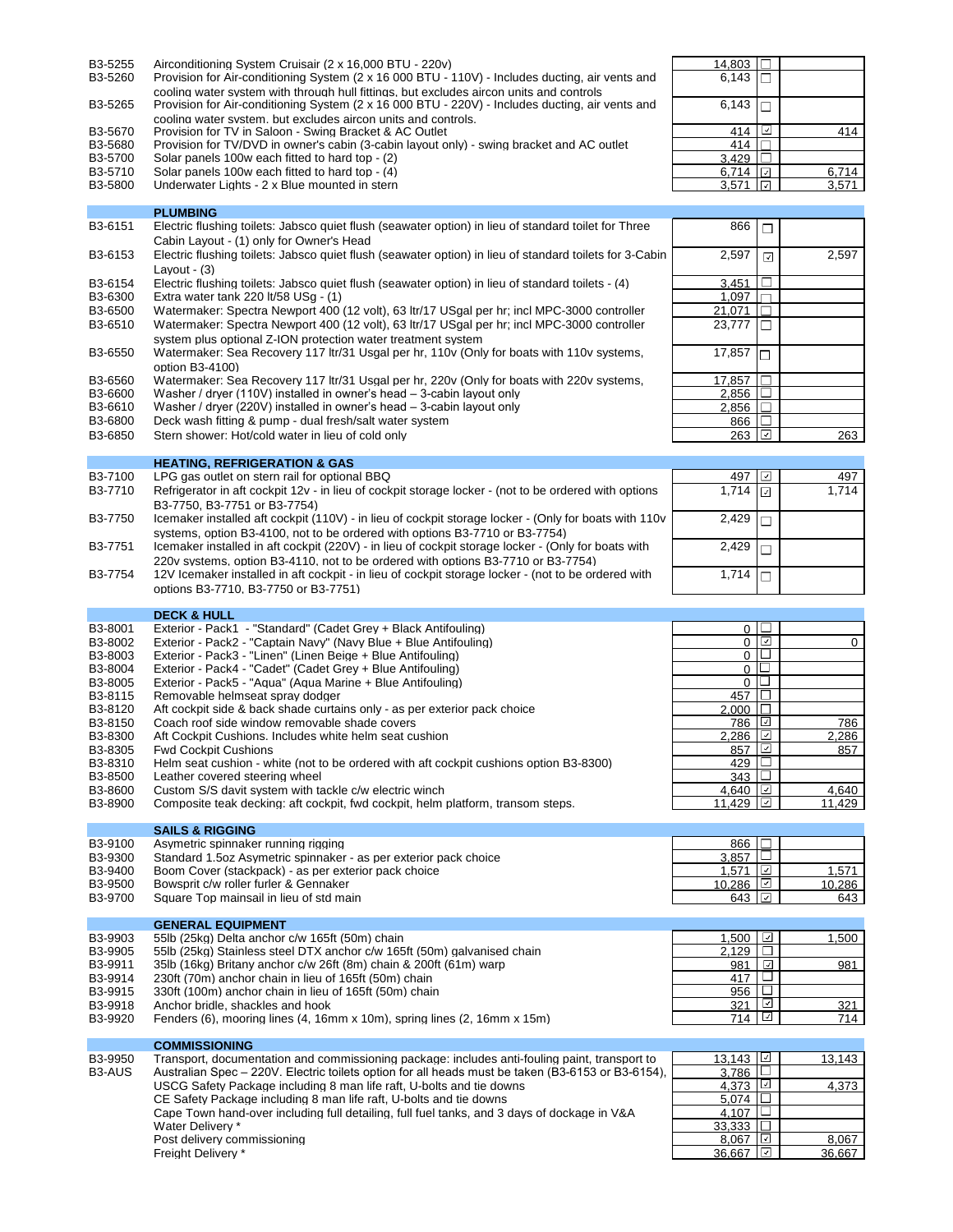|                                            | <b>USD</b> |
|--------------------------------------------|------------|
| <b>Total Options</b>                       | 191,150    |
| Total Purchase Price (ex-tax)              | 660.150    |
| <b>Exceptional Rebate</b>                  | 71,150     |
| Total Purchase Price after Rebate (ex-tax) | 589,000    |
|                                            |            |
| Purchaser<br>Date                          |            |
| Purchaser<br>Date                          |            |
| Dealer<br>Date                             |            |

*\*In-water delivery requires electronics and safety equipment (including life-raft) - Freight is an estimation only and can be a combination of freighter + water delivery Prices, standard equipment and options are subject to change without notice - All Sales are subject to signed Purchase & Sales Agreement and Deposit Any modification to the Option List is to be mutually agreed in writing and may result in additional fees*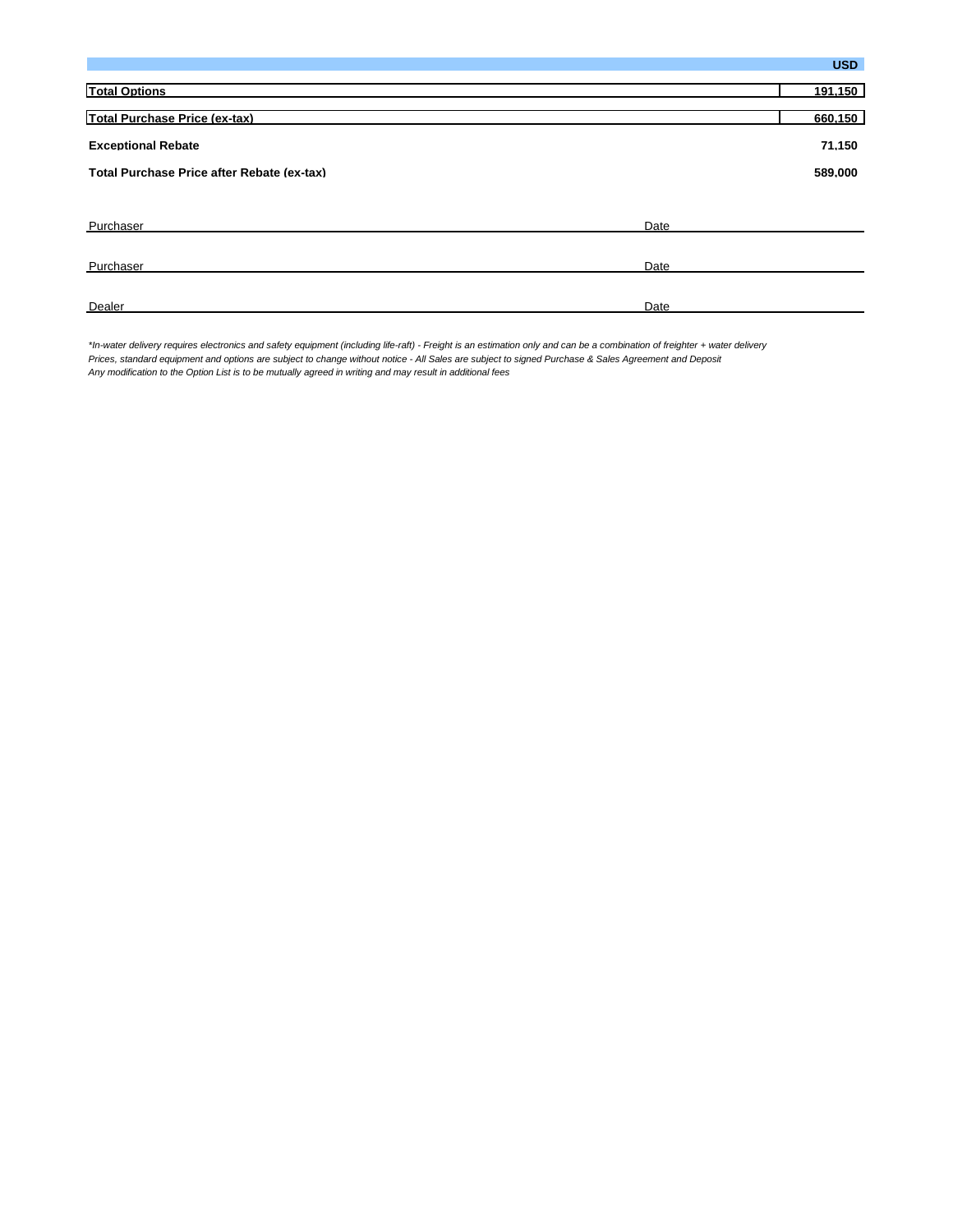# LEOPARD

# **STANDARD BOAT EQUIPEMENT LIST**

 $45$ 

## **SALOON**

Laminate finishes with solid wood trims Wear resistant laminate flooring Saloon table convertible to a double bunk c/w mattress U-shaped settee LED overhead downlighting Concealed overhead rope lighting Overhead window with blind Ventilation through fwd facing portlights Stowage space under settee cushions Forward doorway access to forward cockpit Access to aft cockpit through sliding door 2 x Losse Ottoman stools (upholstered) to be used as: - Chart table seat - Settee seating - Vanity table seat (3-cabin layout)

Joinery staircase to hull accommodation 2 x Escape hatches under stairways to hulls

#### **GALLEY**

Corian galley worktop surfaces Single lever mixer faucet with pull out sprayer Single bowl s/s sink Dish and cutlery drying recess with drainage Cover for drying recess Vitrifrigo 2-drawer front-opening fridge/freezer 56USgal / 212Ltr 12v refrigeration ENO gas 3-burner hob ENO gas oven Gas solenoid shut-off valve with control at switch panel & warning light at cooker Gas cylinder regulator in dedicated cockpit LPG locker Separate garbage bin locker Stowage space in shelf lockers Stowage space under floorboards 1 x Pot storage drawer below oven 4 x Galley drawers Spice/condiment drawer Outboard galley shelf with provision for microwave

#### **NAVIGATION CONSOLE**

Chart table with storage locker under hinged lid LED overhead lighting Backrest s/s railing

### **NAVIGATION EQUIPMENT**

Compass at helm position

# **GENERAL EQUIPMENT**

6 x Fire extinguishers Owner's Operating Manual CE Certification NMMA Certification

#### **CABINS x 4 (4 CABIN VERSION)**

Laminate finishes with solid wood trims Wear resistant simulated wood flooring Double berths: - Fwd Bunks (1.42m x 2.15m or 56" x 84") - Aft Bunks (1.50m x 2.05m or 59" x 80") Bedside tables (aft cabin only) Bedside cave locker inboard (forward cabins only) Hanging locker with lower shelf LED overhead downlighting Concealed overhead rope lighting Concealed under bunk rope lighting 2 x LED reading lights in each cabin Overhead roller blinds for privacy Large open shelves 2 x Stowage drawers under bunk (only 1 drawer in aft cabins) Stowage space under floorboards Large hull window incorporating portlight and pleated blind Transom portlight in aft cabins

**OWNER CABIN (3 CABIN VERSION)**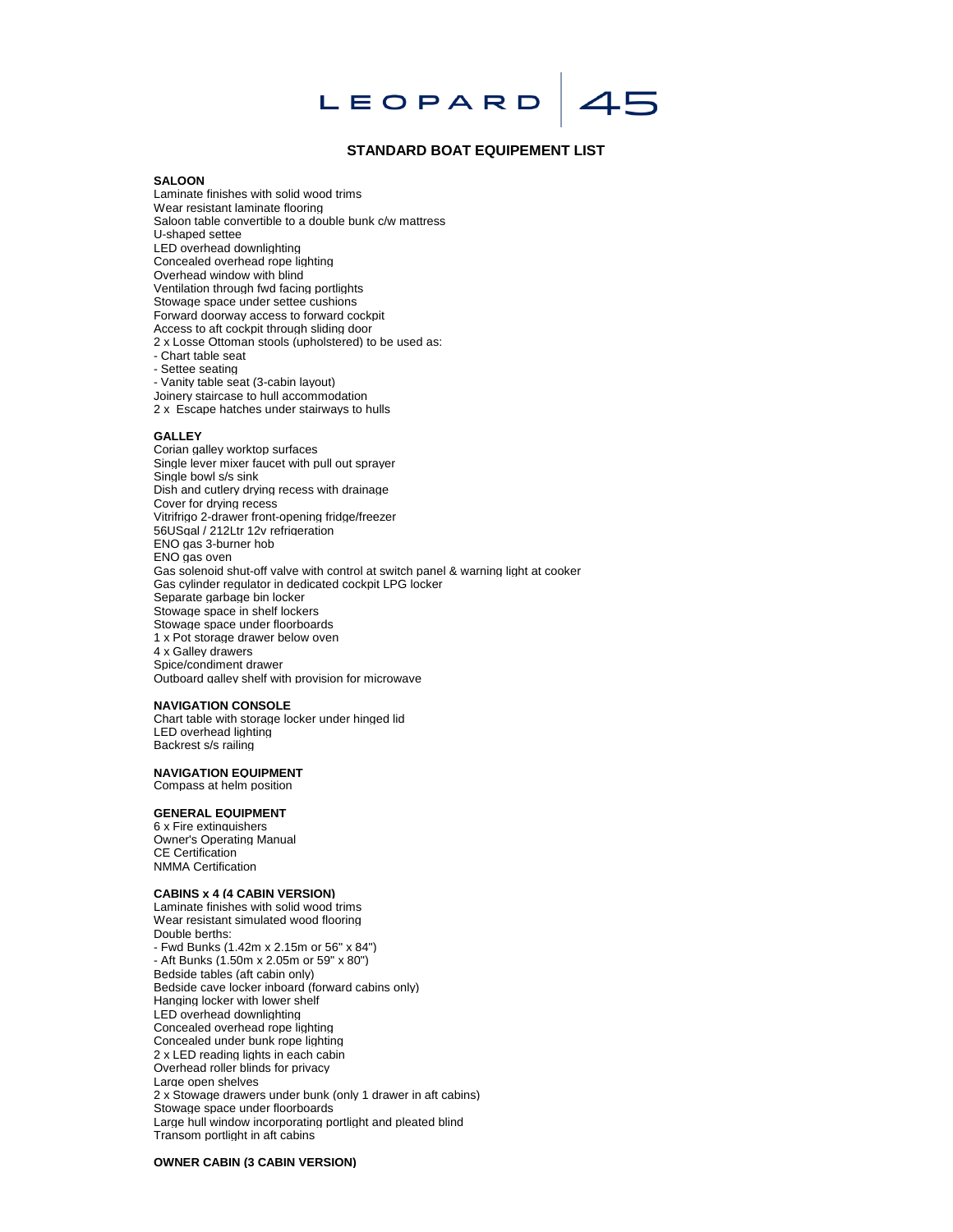Laminate finishes with solid wood trims Wear resistant simulated wood flooring Double berth (1.50m x 2.05m or 59" x 80") 1 x Full height hanging locker 1 x Full height shelf locker Vanity table/desk with storage locker under lid Fold up vanity mirror 2 x Drawer units with 3 x drawers each 1 x Stowage drawer under bunk Sliding entrance door with lock LED overhead lighting Concealed overhead rope lighting Concealed under bunk rope lighting 2 x LED reading lamps over bunk

#### **HEADS COMPARTMENTS x 4 (4 CABIN VERSION)**

Washbasins with basin mixer and Corian top Under-basin locker with toilet roll holder Vanity locker with mirror Double towel rail and ring Sliding heads door Coat hook on door Dedicated trashcan locker Shower compartment c/w lever mixer and adjustable shower rose Shower sump with automatic drainage system LED Overhead lighting Overhead roller blinds for privacy Large bowl manual toilet

# **PORT FOREPEAK**

Hatch shade Forepeak shelf with fiddle LED light Inboard storage locker with shelves Acess through bulkhead door without lock Ply base with access hatch into bilge

#### **STBD FOREPEAK**

Hatch shade Forepeak shelf with fiddle LED light Access through deck hatch only. No bulkhead access to interior Full depth forepeak without ply base Stainless steel access ladder

#### **OWNER CABIN HEADS (3 CABIN VERSION)**

Large washbasin with basin mixer and Corian top Under basin locker (timber laminate finish) Separate shower compartment with acrylic door c/w lever mixer and adjustable shower rose Shower sump with automatic drainage system Large bowl manual toilet Double towel rail, hook and ring Vanity locker with mirror Dedicated trashcan locker Large linen locker (can house optional washing machine) Sliding heads door Overhead roller blind for privacy LED Overhead lighting

#### **ENGINE & CONTROLS**

Double lever throttle / gearshift control

- Sound deadening panels in engine room
- 2 x Engine room ventilation fans and ducting 2 x Yanmar 45hp diesel engines with sail drives
- 2 x Propellers 3-blade fixed
- 2 x Fuel deck fillers
- 2 x Fuel filters / digital water sensors
- 2 x Fuel tanks 182USgal / 690Ltr total capacity
- 2 x Exhaust skin fittings (s/s)
- 2 x Exhaust water locks/mufflers
- 2 x Cooling water inlet strainers
- 2 x Exhaust cooling water temperature sensors with audible alarms at helm

# **RUDDER & STEERING SYSTEM**

Balanced spade rudders Rudder stock in F16ph stainless steel Self aligning bearings Chain and wire steering system c/w bulkhead steering unit and brake Destroyer-type steering wheel Emergency tiller (s/s)

#### **PLUMBING INSTALLATION**

Hot and cold pressurized fresh water system consisting of: